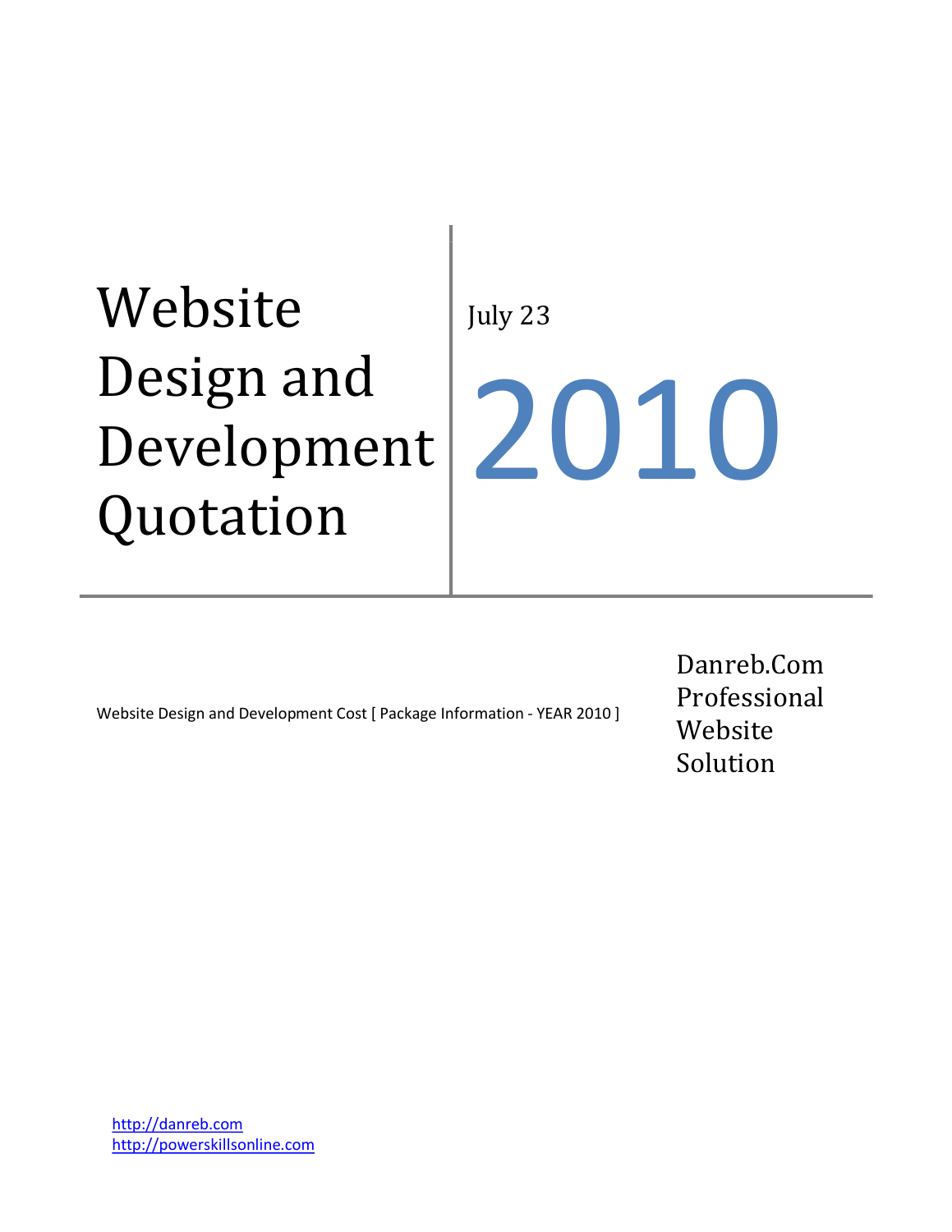# ÿ **Service Package Content Summary**

- ‐ Hosting Services and Domain name registration
- ‐ Web Design
- ‐ Web Development
- ‐ Search Engine Optimization
- ‐ Technical Support
- ‐ Payment for services

# ÿ **Cost Summary**

- ‐ Hosting and Domain **PHP 5,000**
- ‐ Web Design **PHP 15,000**
- ‐ Web Development **PHP 15,000**
- ‐ Search Engine Optimization **PHP 5,000**
- ‐ Technical Support **2 months Free Technical Support**
- ‐ **Total Website Development Cost PHP 40,000**

# ÿ **Technical Details**

#### **1. Hosting and Domain name services**

- ‐ Domain name registration and hosting services for 1 whole year cost **PHP 5,000.** This is renewable on a yearly basis. We use the best architecture and web technology to host all of our developed websites.
- ‐ We will register a domain name for you, setup the server needed to host your Company site and create the initial website specific email you wish for your company ( example: [you@yourdomain.com](mailto:you@yourdomain.com) ).
- ‐ Here's some technical details about the hosting server we use:
	- ¸ Operating System **Linux**
	- ¸ Server Software **Apache**
	- ¸ Database Server **MySQL Database**
	- ¸ Server Side Scripts **PHP, CGI, PERL, Python**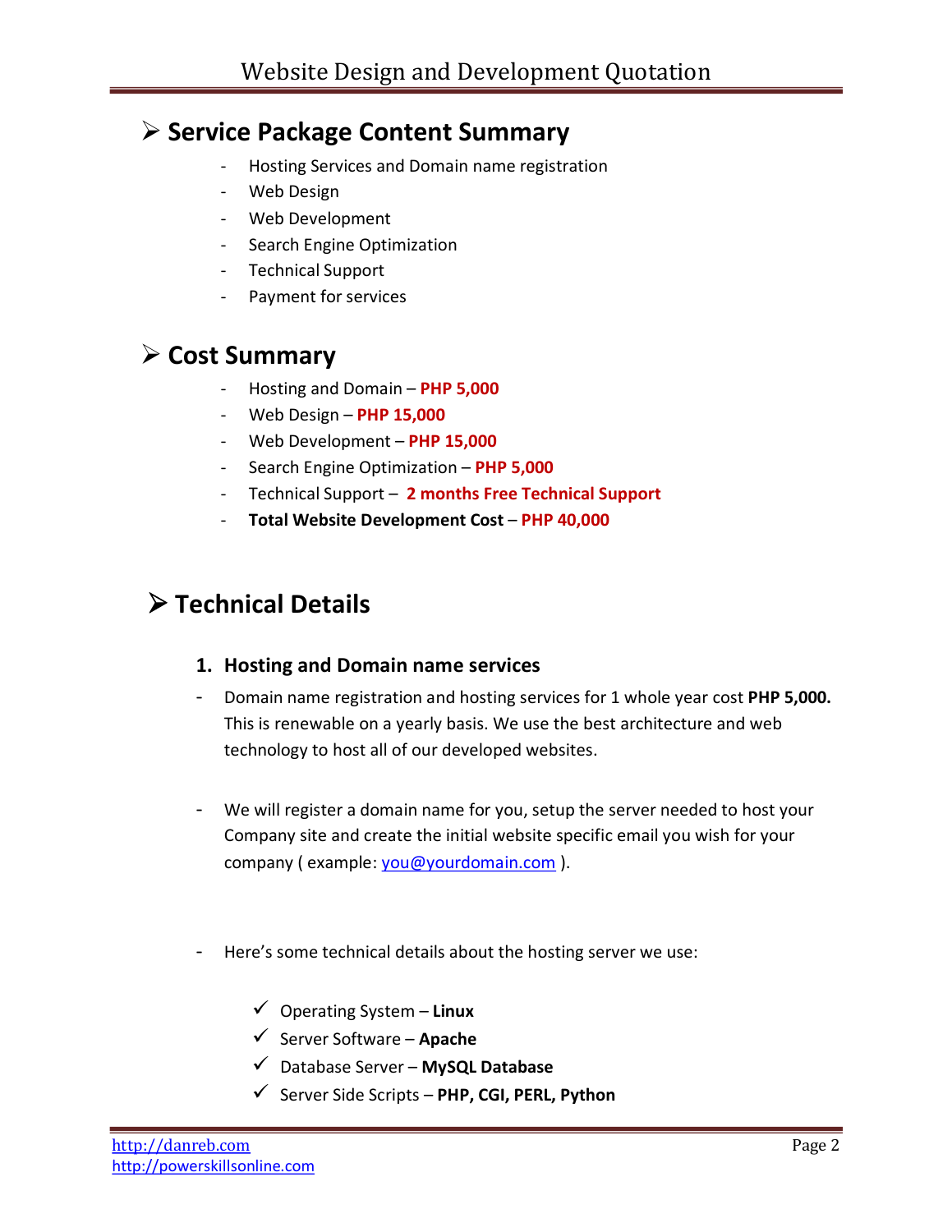- ¸ Webmail Support **YES**
- ¸ POP3/SMTP Support **YES**
- ¸ Unlimited Email Account Creation **YES**
- ¸ FTP Support –**YES**
- ¸ Unlimited Sub Domain creation‐ **YES**
- ¸ Monthly Bandwidth / Data Transfer **100GB**
- ¸ Server Disk Space Allocation **10GB**
- ¸ Website Control Panel **YES**
- ¸ Multimedia Support **YES**
- ¸ Web Statistics **YES**

#### **2. Website Design**

‐

- ‐ Professional Website Design cost **PHP 15,000.** Web design service package includes the following technical services:
	- $\checkmark$  Artistic Design and Website layout
	- $\checkmark$  Creation of Web Graphics, Page Backgrounds or website skins.
	- $\checkmark$  Optimization of graphics to ensure a fast loading web page.
	- $\checkmark$  Edit, cropping, modification or adjustment of images needed.
	- $\checkmark$  Ensure the usability and credibility of web pages.
	- $\checkmark$  Coding of HTML / XHTML structure of your website and ensure it follows the latest web standards, look professional and modern.
	- $\checkmark$  Coding the Cascading Style Sheets (CSS) of your website pages.
	- $\checkmark$  Encoding of all your initial page contents.
	- $\checkmark$  Creating the Navigation Menu and all the initial website pages you need for your website.

#### **3. Website Development**

- ‐ Website Development Cost **PHP 15,000.** We will develop the specific functionality and features you needed for your Company website. Below are some website functionality and features that we will integrate to your website:
	- $\checkmark$  Resume File uploads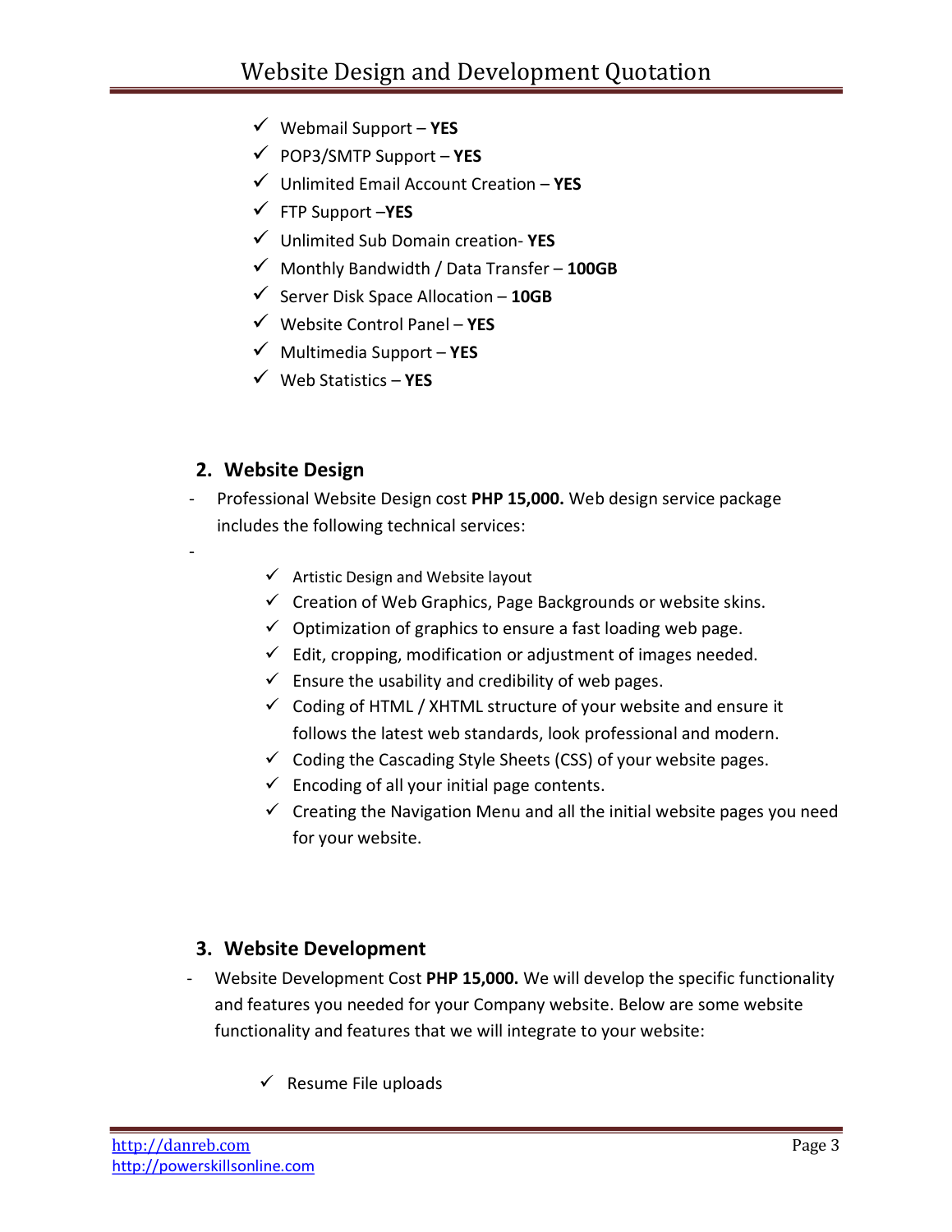- $\checkmark$  Access Control Restriction
- $\checkmark$  User Role (Admin, Client, Career or Employee) creation
- $\checkmark$  Website Administration Area
- $\checkmark$  User Login
- $\checkmark$  Content Management ( add/edit/delete contents )
- $\checkmark$  User Management (add/edit/delete users)
- $\checkmark$  Contact Forms
- $\checkmark$  Captcha for spam prevention
- $\checkmark$  User accounts
- $\checkmark$  User Profile
- $\checkmark$  Site Search Engine
- $\checkmark$  Site RSS Feeds
- ‐ If there's any needed functionality you need for the website, you can inform us and we will integrate and develop it for you.

## **4. Search Engine Optimization**

- Search Engine Optimization is an important factor for a successful business website, we will make your site search engine friendly too and it only cost **PHP 5,000**
- Here's some detail about our SEO services included in the package:
	- $\checkmark$  3 months monitoring and Website URL submission for the 3 most popular search engine on the web ( Google, Yahoo, MSN )
	- $\checkmark$  Alexa ranking monitoring and promotion.
	- $\checkmark$  Creation of website sitemap for users and web robots (XML sitemap)
	- $\checkmark$  Meta tags analysis
	- $\checkmark$  Keyword analysis
	- $\checkmark$  Meta Description analysis
	- $\checkmark$  Link Building

## **5. Technical Support**

‐ We will provide a 2 months **FREE** technical support for you after launching your site on the web (www). We will answer your question regarding website management, technical details, content management, user management or